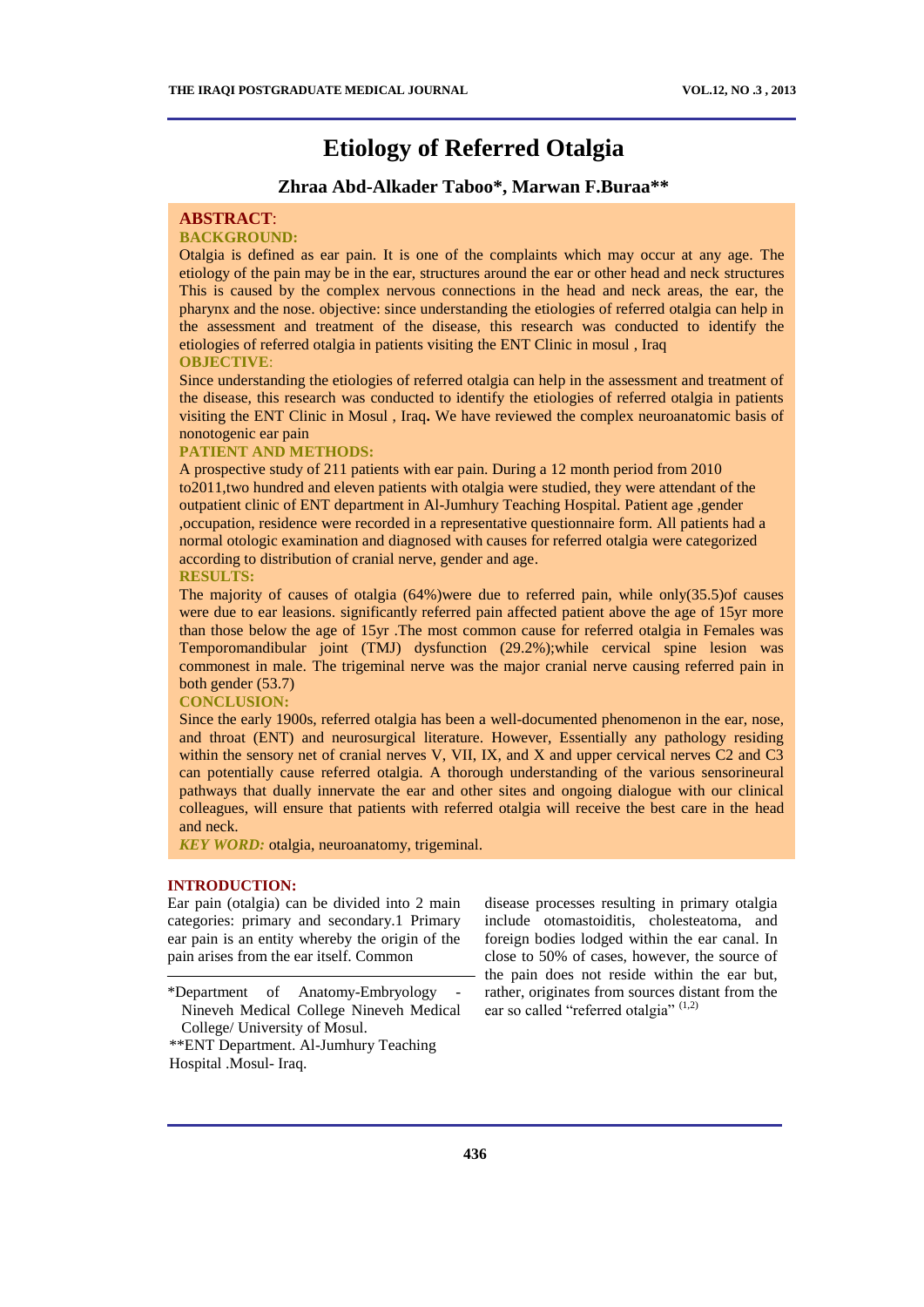Often, referred pain is caused by nerve compression or irritation. In this circumstance, the sensation of pain will generally be felt in the territory that the nerve serves (ie, somatic dermatone) even though the damage originates elsewhere (ie,visceral tissue) (3) . The ear is

unique in that no other structure in the body of comparable size is supplied by so many sensory nerves from so many neural segments. the sensory innervations of the ear is supplied through a combination of four cranial nerves

(CN V, VII, IX, and X) and two superior cervical plexus nerves (C2 and C3). Presumably this complex innervations serves as an

evolutionary advantage as hearing is a necessary survival tool, and any pain perceived in that area causes a heightened sense of alarm. The differential diagnosis is specifically related to the sensory innervation of the ear, and therefore it is imperative that the otolaryngologist have a working knowledge of the complex neuroanatomic innervation of the external and middle ear.

Among all causes of referred otalgia, dental pathology, which transmits referred otalgia via a branch of the trigeminal nerve, is the most common source of nonotogenic pain. $(4)$  This was demonstrated by a previous study by the author (JPL), where the most common cause of referred otalgia with a normal-appearing ear was dental  $(74\%)$ <sup>(5)</sup>. Furthermore, the cause of referred otalgia can also be referred pain from the mouth, teeth, larynx, or thyroid gland; neural, vascular, or lymphatic structures of neck; or the esophagus<sup> $(6,7)$ </sup>. Elongation of the styloid process or ossification of the stylohyoid ligament may produce otalgia along with vague and facial pain, The incidence of this problem has been estimated to be as high as 28 per cent. 8

Nerve Pathways and Etiologies in Referred Otalgia9-10-11-12.

Auriculotemporal nerve (CN V). The auriculotemporal nerve derived from the mandibular division of the trigeminal nerve courses with the superficial temporal artery anteriorly to the external ear. The auriculotemporal nerve supplies sensory afferents to the tragus, anterior auricle, anterior wall of the external canal, and anterior portion of the lateral tympanic membrane. Due to the length and extensive distribution of the auriculotemporal nerve, it is the nerve that is

most commonly involved in referred otalgia. Temporomandibular joint (TMJ) disease and dental pathologies are associated with referred otalgia by way of the auriculotemporal nerve. Posterior auricular nerve (CN VII). The posterior auricular nerve, which is the first extracranial branch of the facial nerve, sends sensory afferents that provide innervation of the posterior wall of the external auditory canal, posterior lateral surface of the tympanic membrane, and posterior skin of the auricle. Otalgia referred from the facial nerve may also occur following an outbreak of herpes zoster (prior to vesicle eruption). Jacobson's nerve (CN IX). Jacobson's nerve, a derivative from the glossopharyngeal nerve, joins with the caroticotympanic branches from the sympathetic plexus to form the tympanic plexus. This plexus provides sensation to the middle ear, upper eustachian tube, and medial surface of the tympanic membrane. Referred otalgia transmitted by the glossopharyngeal nerve may be secondary to lesions and/or inflammatory processes of the nasopharynx, palatine tonsil, soft palate, or posterior onethird of the tongue. Arnold's nerve (CN X). Arnold's nerve, the auricular branch from the vagus, divides into a superior branch, which sends a small branch to the facial nerve sheath, and an inferior branch, which is joined by a small branch from the facial nerve. The inferior branch provides sensation to the inferior and posterior aspects of the external auditory canal, to the concavity of the concha, and finally to the lateral surface of the tympanic membrane. Thyroiditis, thyroid tumors, laryngeal carcinomas, and gastroesophageal reflux can present as referred otalgia secondary to irritation of the superior laryngeal nerve, a branch of the vagus nerve. Greater auricular and lesser occipitalnerve (cervical plexus). The greater auricular and lesser occipital nerves, derivatives from C2 and C3 of the cervical plexus, course over the sternocleidomastoid muscle to innervate the posterior auricle and the skin overlying the mastoid bone and parotid gland. Pathology of the cervical spine that may present as referred otalgia includes cervical spine degenerative diseases(eg, osteoarthritis, cervical facet syndrome, spondylosis, disc herniation, and stenosis), whiplash injury, and cervical meningiomas. Several neuralgias have been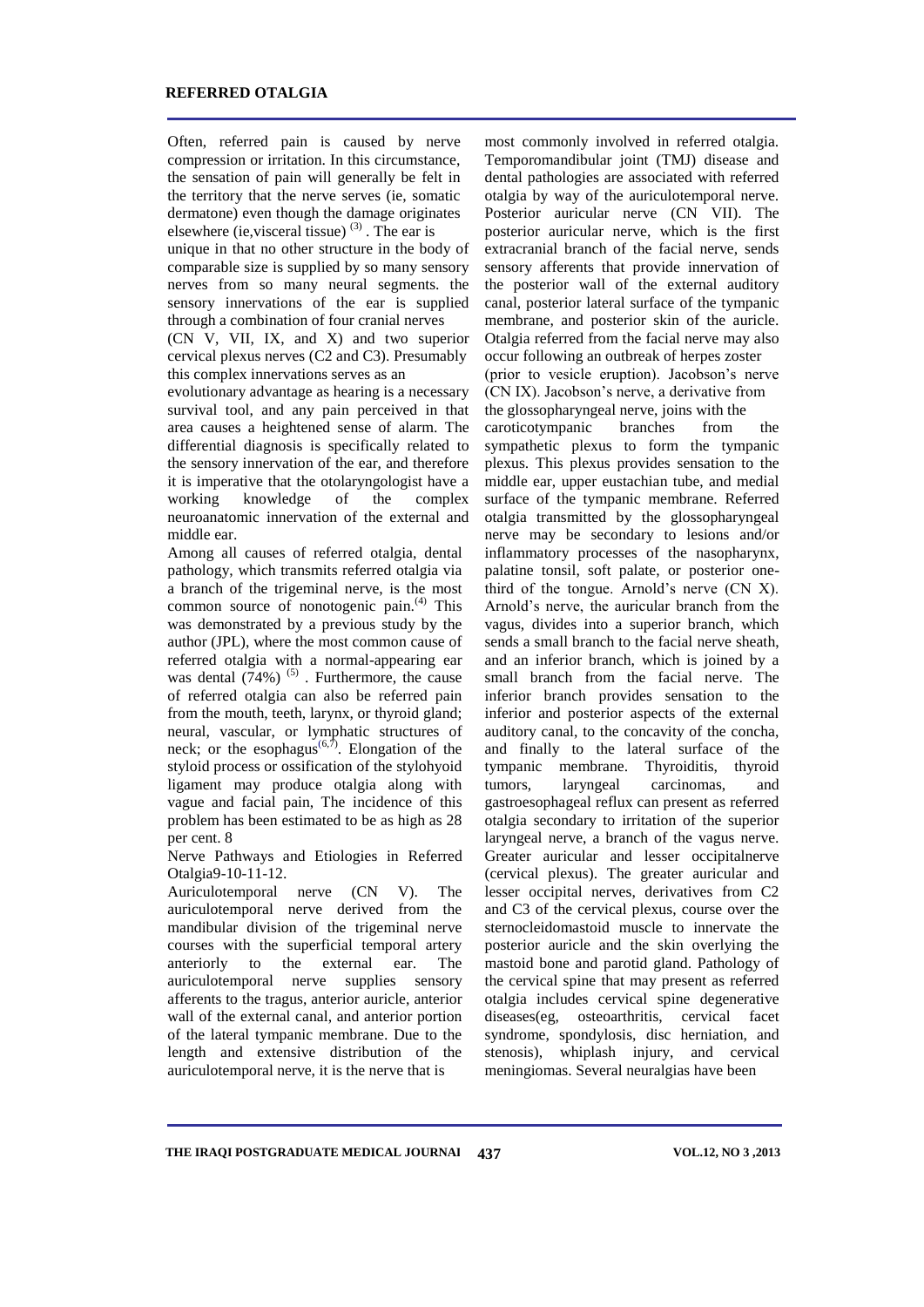### **REFERRED OTALGIA**

implicated in causing otalgia. Most sources group neuralgia into primary and secondary categories, with primary causes being idiopathic and physiologic in disturbance and secondary neuralgia arising from a distinct anatomic abnormality, such as a compressive tumor or vessel Trigeminal (V) neuralgia is the most common cranial neuralgia but has only been loosely linked to referred otalgia.

Geniculate (VII), glossopharyngeal (IX), vagal (X), sphenopalatine, and occipital neuralgias are much less common than trigeminal neuralgia, but all are widely documented as causing pain in the ear  $(13,14,15,16)$ . In this prospective study, we have reviewed the

complex neuroanatomic basis of nonotogenic ear pain, the prevalences of various etiological causes that have elicited this type of pain among our patient population.



#### **PATIENT AND METHOD:**

During a 12 month period from 2010 to2011,two handred and eleven patients with otalgia were studided, they were attendant of the outpatient clinic of ENT department in Al-Jumhury Teaching Hospital, in Mosul city .The hospital is located in the right bank of Tigris river and it deliver services to many area in Mosul city. Patient age ,gender ,occupation, residence were recorded in a representative questionnaire form.

A thorough history, regarding the nature of the pain, duration of pain associated symptoms, exacerbating and reliving factors, any history of dental surgery or trauma, dental pain, also if there is history of neck pain, aural foreign body or foreign body ingestion, sore throat or symptoms related to nerves supplying the ear. Complete Examination of the ear was done by inspection, palpitation, then by auriscope or aural speculum. Siegle pneumatic speculum to show tympanic membrane mobility. Up to this most of the ear diseases can be diagnosed and other investigations will help us so: Pure tone audiometry and tuning fork also to confirm conductive deafness. Tympanometry to rule out the presence of fluid in the middle ear. radiology of postnasal space to rule out adenoid or other lesions, radiology of mastoid bone to confirm mastotiditis.

examine other part of the body starting from the (mouth, tongue, tonsils, pharyngeal walls, teeth for missing or malocclusions, opening of parotid gland),then proceed to the nose with anterior and posterior rhinoscopy. clinical and radiological examination of paranasal sinuses and cervical spine. However larynx examine either by mirror or by flexible laryngoscopy. assessment of neck lymph node, parotid gland, goiter enlargement. TMJ check for crepitus, ptyrgoid spasm Panoramic radiographs were used when required. CT scan, MRI these are only done when there are associated symptoms suggestive of malignant diseases

#### **STATISTICAL METHOD:**

Statistical analyses of data were carried out and data were expressed as number and percentage. The Z-test of proportions for comparison between various groups was obtained for assessing the level of significance. The statistical results were considered significant at P-value equal or less than 0.05. **RESULT:**

In the ENT department of Al-Jumhuryteaching hospital,211 patient with otalgia from 2010 to 2011were studied. The referred pain was the correct diagnosis in 136 cases(46.5).while ear lesion were only found in 75 cases (35.5%) and this is shown in figure1.

If all above are negative we proceed to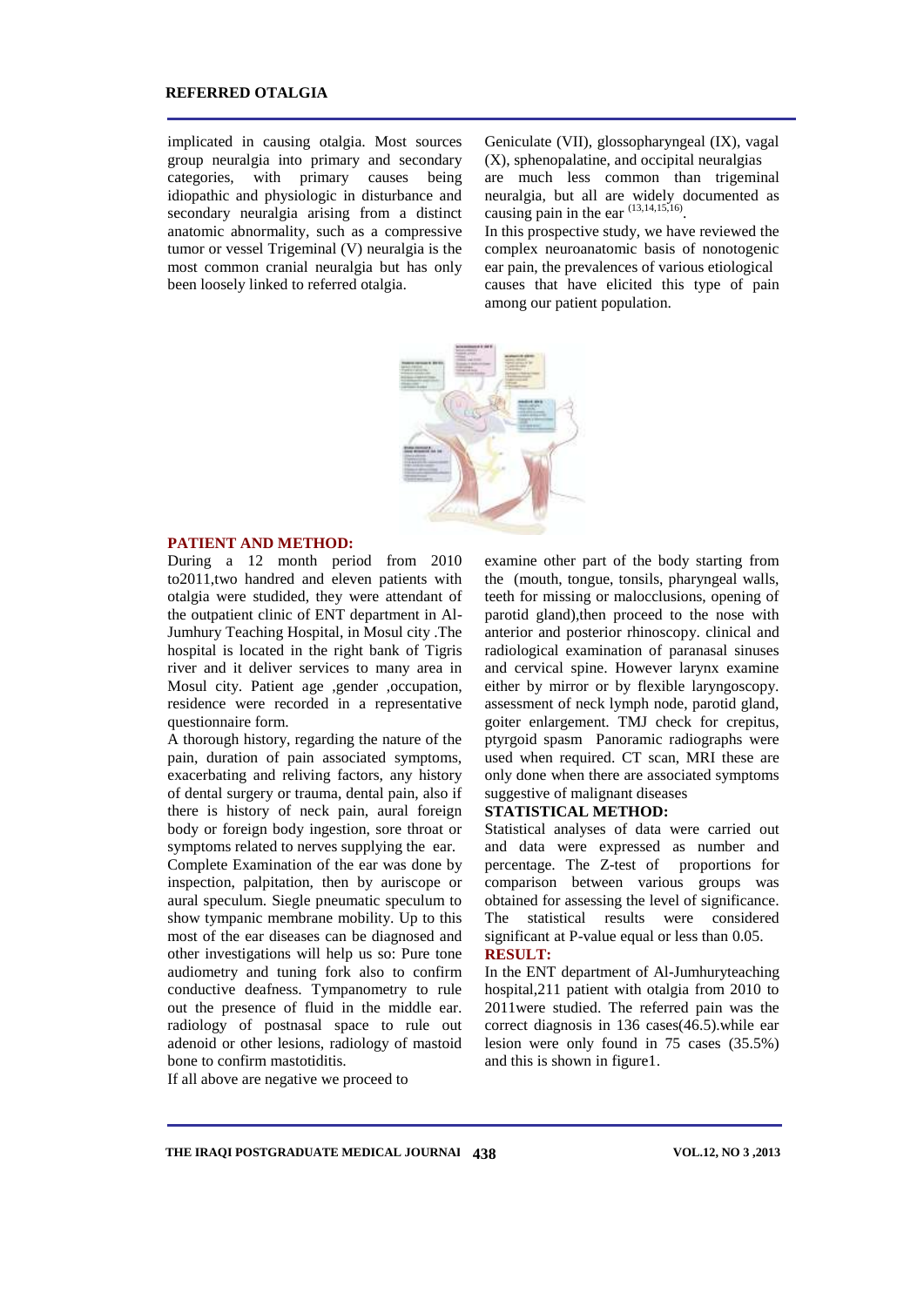

#### **Fig1: types of otalgia.**

The distributions of causes for ear pain with their respective sensory innervations are shown in Table 1. All cranial and cervical ear sensory nerves are represented within our patient

population, The trigeminal nerve was the major cranial nerve causing referred pain in both gender (53.7).

| cranial nerve          | male |      | female |               | Total          |               |  |
|------------------------|------|------|--------|---------------|----------------|---------------|--|
|                        |      |      |        |               |                |               |  |
|                        | No.  | $\%$ | No.    | $\frac{0}{0}$ | No.            | $\frac{0}{0}$ |  |
| Trigeminal nerve       | 20   | 42.6 | 53     | 59.6          | 73             | 53.7          |  |
| Cervical plexus        | 17   | 36.1 | 16     | 18            | 33             | 24.3          |  |
| Glossopharyngeal nerve | 7    | 14.8 | 18     | 20.2          | 25             | 18.3          |  |
| Vagus nerve            | 2    | 4.3  |        | 1.1           | 3              | 2.2           |  |
| <b>Fascial nerve</b>   |      | 2.1  |        | 1.1           | $\mathfrak{D}$ | 3.2           |  |
| total                  | 47   | 34.6 | 89     | 65.4          | 136            | 100           |  |

# **Table1: Cranial nerve distribution.**

Concerning to Refered pain ,age and gender,for 47 males, the ages was from 4-65yr with a mean age of 42yr, while for 89 females, the ages ranged from 4-63yr with a mean age of 38yr. table2 show that cervical lesions were the major cause in males(36.1)"p-value significant",while TMJ dysfunction was the major cause in females (29.2%)"p-value not significant. In both gender dental proplems were the major cause(26.5%).

**Table 2: Gender distribution of referred pain.**

| Diagnosis             | male           |                              | female         |                          | Female: Male<br>Ratio | <b>Total</b>   |               | <b>*P</b> value |  |
|-----------------------|----------------|------------------------------|----------------|--------------------------|-----------------------|----------------|---------------|-----------------|--|
|                       | No.            | $\frac{0}{0}$                | No.            | $\frac{0}{0}$            |                       | No.            | $\frac{0}{0}$ |                 |  |
| Dental proplem        | 11             | 23.4                         | 25             | 28.1                     | 2.3:1                 | 36             | 26.5          | $N.S**$         |  |
| TMJ dysfunction       | 8              | 17.1                         | 26             | 29.2                     | 3.2:1                 | 34             | 25            | N.S             |  |
| Cervical spine lesion | 17             | 36.1                         | 16             | 18                       | 0.9:1                 | 33             | 24.3          | < 0.05          |  |
|                       |                |                              |                |                          |                       |                |               |                 |  |
| Post tensilictomy     | 4              | 8.5                          | 7              | 7.9                      | 1.7:1                 | 11             | 8.1           | N.S             |  |
| <b>Tonsillitis</b>    | $\overline{2}$ | 4.3                          |                | 7.9                      | 3.5:1                 | 9              | 6.6           | N.S             |  |
| Pharyngitis           |                | 2.1                          | 3              | 3.4                      | 3:1                   | $\overline{4}$ | 2.9           | N.S             |  |
| <b>Sinusitis</b>      |                | 2.1                          | $\overline{2}$ | 2.2                      | 2:1                   | 3              | 2.2           | N.S             |  |
| Quinsy                |                | 2.1                          | 2              | 2.2                      | 2:1                   | 3              | 2.2           | N.S             |  |
| Ca larynx             | $\overline{2}$ | 4.3                          |                | $\overline{\phantom{0}}$ | 0:2                   | $\overline{2}$ | 1.5           | N.S             |  |
| Ca thyroid            |                | $\qquad \qquad \blacksquare$ |                | 1.1                      | 1:0                   |                | 0.7           | N.S             |  |
| total                 | 47             | 34.6                         | 89             | 65.4                     | 1.9:1                 | 136            | 100           |                 |  |

 \*z test was used between males and females \*\*no sigficant

Regarding age, in patient below 15yr,posttonsillectomy pain was the major cause(42.9)"p-value significant",while in patient above 15yr, TMJ dysfunction was the major cause(27.9%)"p-value significant" other causes are seen in table 3.

**149** THE IRAQI POSTGRADUATE MEDICAL JOURNAL 439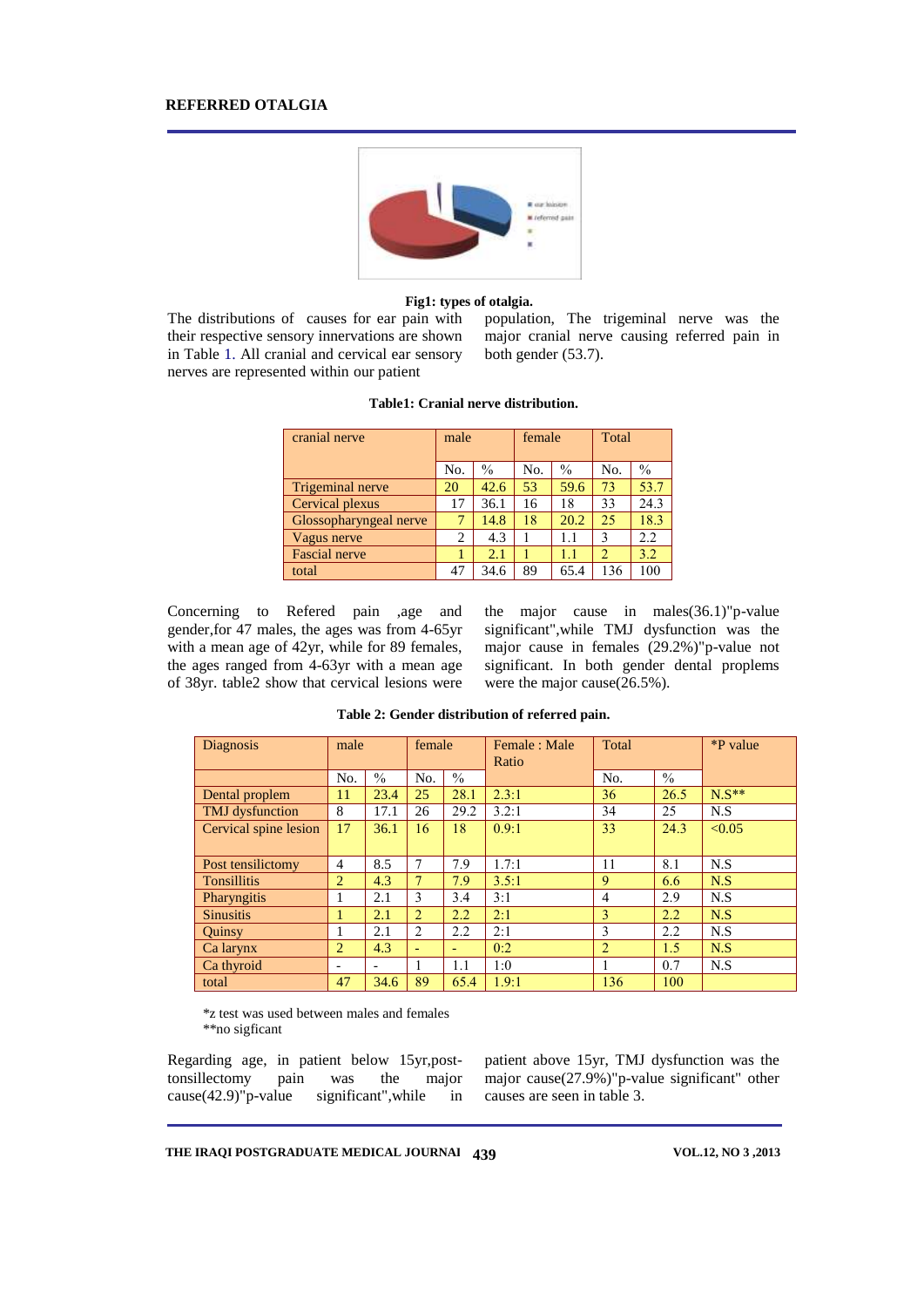| <b>Diagnosis</b>                      |                          | Below 15                 | 15yr and above           |                          |                |                |                          |                          |                |                          |                |               | P              |               |          |
|---------------------------------------|--------------------------|--------------------------|--------------------------|--------------------------|----------------|----------------|--------------------------|--------------------------|----------------|--------------------------|----------------|---------------|----------------|---------------|----------|
|                                       | yr                       |                          | $15-30yr$                |                          | $31-45$ yr     |                | $46-60yr$                |                          | $>60$ yr       |                          | Total          |               | Total          |               | *value   |
|                                       | no                       | $\frac{0}{0}$            | No.                      | $\frac{0}{0}$            | No.            | $\frac{0}{0}$  | No.                      | $\frac{0}{0}$            | No.            | $\frac{0}{0}$            | No.            | $\frac{0}{0}$ | No.            | $\frac{0}{0}$ |          |
| Dental proplem                        | 3                        | 21.4                     | 11                       | 31.4                     | 12             | 25             | 9                        | 29.1                     |                | 12.5                     | 33             | 27.1          | 36             | 26.5          | $**$ N.S |
| <b>TMJ</b><br>dysfunction             | $\overline{\phantom{0}}$ |                          | 13                       | 37.1                     | 18             | 37.5           | 3                        | 9.7                      |                | $\overline{\phantom{0}}$ | 34             | 27.9          | 34             | 25            | < 0.0001 |
| Cervical spine<br>lesion              | $\overline{\phantom{a}}$ |                          |                          |                          | 11             | 22.9           | 16                       | 51.6                     | 6              | 75                       | 33             | 27.1          | 33             | 24.3          | < 0.0001 |
| Post<br>tonsilictomy                  | 6                        | 42.9                     | 3                        | 8.6                      | $\overline{2}$ | 4.1            |                          |                          |                | $\overline{\phantom{0}}$ | 5              | 4.1           | 11             | 8.1           | < 0.01   |
| <b>Tonsillitis</b>                    | $\overline{4}$           | 28.9                     | 4                        | 11.4                     | 1              | 2.1            | $\overline{\phantom{0}}$ | $\overline{\phantom{0}}$ | $\blacksquare$ | ٠                        | 5              | 4.1           | 9              | 6.6           | < 0.05   |
| Pharyngitis                           | $\overline{\phantom{0}}$ | $\blacksquare$           | $\overline{2}$           | 5.7                      |                | 2.1            |                          | 3.2                      | ٠              | ٠                        | 4              | 3.3           | 4              | 2.9           | < 0.05   |
| <b>Sinusitis</b>                      | $\overline{\phantom{a}}$ | $\overline{\phantom{0}}$ |                          | 2.9                      | $\overline{c}$ | 4.1            | $\overline{\phantom{a}}$ | $\overline{\phantom{a}}$ | ٠              | ٠                        | 3              | 2.4           | 3              | 2.2           | N.S      |
| Quinsy                                |                          | 7.1                      | 1                        | 2.9                      |                | 2.1            | $\overline{\phantom{0}}$ | ٠                        | ٠              | ٠                        | $\overline{2}$ | 1.6           | 3              | 2.2           | N.S      |
| Ca larynx                             | $\overline{\phantom{a}}$ | $\overline{\phantom{0}}$ | $\overline{\phantom{a}}$ | $\overline{\phantom{a}}$ | ٠              | $\blacksquare$ |                          | 3.2                      |                | 12.5                     | $\overline{2}$ | 1.6           | $\overline{2}$ | 1.5           | N.S      |
| Ca thyroid                            | ٠                        | ۰                        | ٠                        | $\blacksquare$           | ٠              | ٠              |                          | 3.2                      | ٠              | ٠                        |                | 0.8           |                | 0.7           | N.S      |
| total<br>and the contract of the con- | 14                       | 10.3<br>$\mathbf{u}$     | 35<br>$\sim$             | 25.7<br>$\mathbf{r}$     | 48<br>$\sim$   | 35.3           | 31                       | 22.8                     | 8              | 5.9                      | 122            | 89.7          | 136            | 100           |          |

#### **Table 3: Age distribution of referred pain.**

\*z test between below 15yr and above 15yr was used \*not significant

#### **DISCUSSION:**

Despite published awareness regarding the many potential causes of referred otalgia, diagnosis often eludes the most experiened physician.1 This may be due, in part, to the complex neuroanatomic innervation of the ear, head, and neck, and therefore the inherent limitless sources for referred ear pain.

The incidence of ear lesion in our study was (35.5%)while that of referred pain was (64.5%),this finding coincides with that of Siamak in which 65%of causes due to referred pain in comparison with Falace's study in which89.8% of samples reported referred pain (17,18) .

We documented many causes of referred otalgia representing all five nerve pathways , with women reporting otalgia more frequently than men by1.9:1. These causes ranged from the benign etiology of whiplash (cervical spine nerves) to the more serious tumor. The two most common nerve pathways for secondary otalgia were the trigeminal nerve (53,7%) and the superior cervical plexus nerves (24,3%). Due to the length and extensive distribution of the trigeminal nerve, it is not surprising that this nerve is most commonly involved in referred otalgia. 4,10

Nonotogenic otalgia is listed as a chief complaint by 29.2% of females patients with TMJ disorders (table 2). TMJ disorders have

a2–9 times higher prevalence in women than in men and occur in both sexes between 40 and 70 years of age.19It is unclear whether this is a true reflex referred ear pain secondary to direct impingement of the auriculotemporal nerve, related to masseteric muscle spasm, or secondary to a direct ligamentous connection between the TMJ and middle ear, but all of these theories may potentially explain TMJ pathology resulting in otalgia.10 Cervical spine lesion were the most important causes of referred pain in adult male(36.1), The mechanism of how cervical spine disease is referred to the ear is controversial. One possible mechanism is via an interconnection between the cervical afferents with the spinal tract of the trigeminal nerve, which is thought to descend as far down as C4. Sensory information from the upper cervical roots is subsequently relayed to the trigeminal dermatomes (namelyCNV3), which in turn can be referred to the ear. This type of nonotogenic ear pain, especially involving disorders of the tempo-mandibular joint, is well documented throughout oral surgery, otolaryngology, and pain journals. (10,20,21, 22,23)

Dental caries have the capacity to produce constant boring ear pain, whereas laryngeal cancer may result in a much less intense earache.Within the subset of processes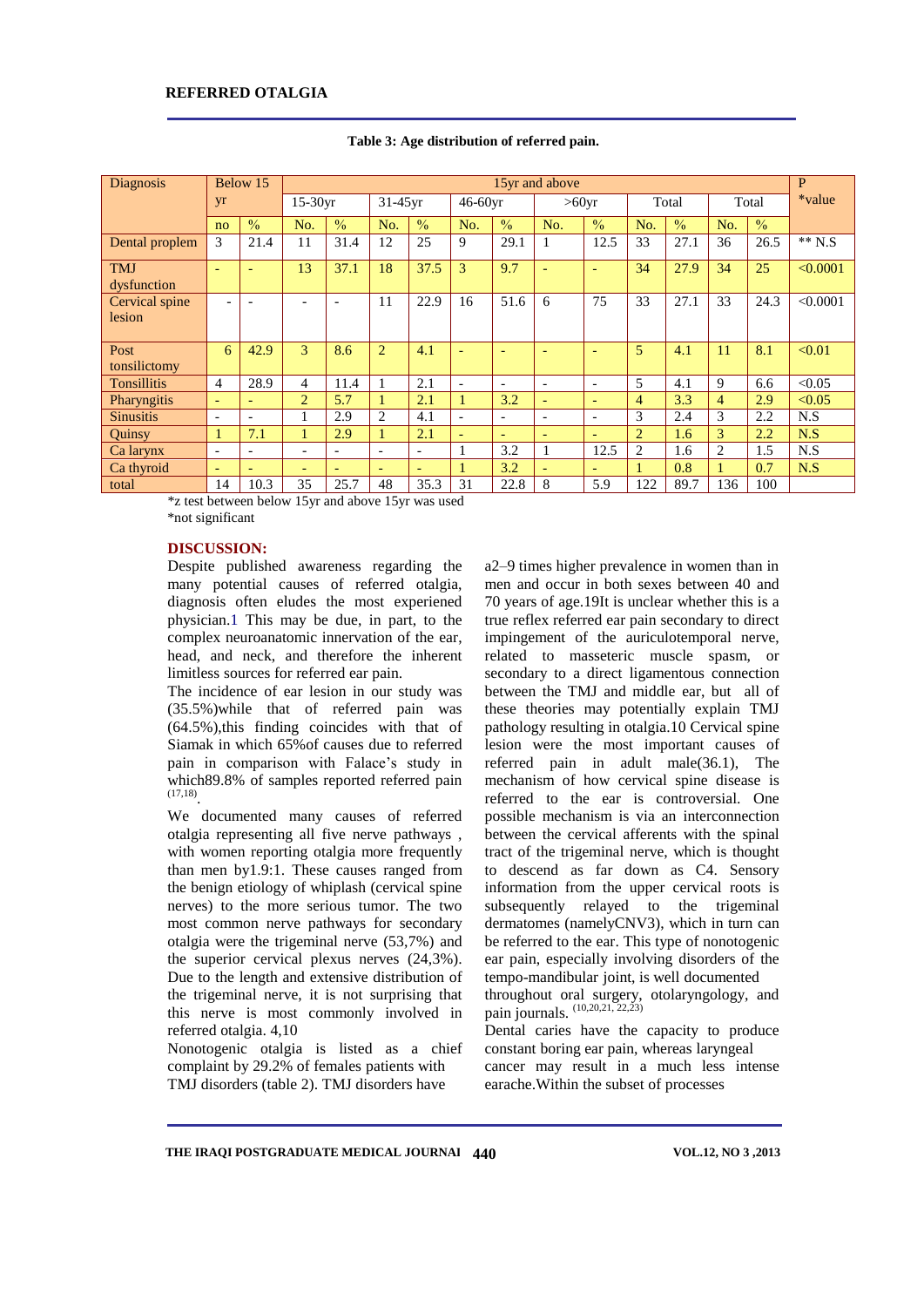affecting V3, dental diseases account for most pathology causing referred otalgia.2,10,24This was parallel to our study which indicated that dental problems form the major cause (26.5) in both genders followed by TMJ dysfunction (25%) then cervical spine lesions (24.3%).

In general the referred pain was more common in females $(65.4)$  than in males  $(34.6)$ , but the proportion did not differ significantly, these findings were agreed with others studies<sup> $(2,10,25)$ </sup> .According to James 4 research the elderly will begin to emerge as a major etiologic source for referred otalgia, same as our result, the patient above 15 yr (89.7) were affected more than patient below15yr(10.3).

# **CONCLUSION:**

Since the early 1900s, referred otalgia has been a well-documented phenomenon in the ear, nose, and throat (ENT) and neurosurgical literature. However, Essentially any pathology residing within the sensory net of cranial nerves V, VII, IX, and X and upper cervical nerves C2 and C3 can potentially cause referred otalgia. A thorough understanding of the various sensorineural pathways that dually innervate the ear and other sites and ongoing dialogue with our clinical colleagues, will ensure that patients with referred otalgia will receive the best care in the head and neck, alongside a constant.refered pain to ear was much more common than the pain due to ear leasions.

#### **REFERENCE:**

- **1.** Siddiq M ,Samra M. Otalgia BMJ 2008;336:276-77.
- **2.** Jaber, J. , Leonetti P., Lawrason A. , and Feustel P. Cervical spine causes for referred otalgia. Otolaryngol Head Neck Surg 2008;138:479-85.
- **3.** Neilan R, Roland Otalgia. P[.Med Clin](http://www.ncbi.nlm.nih.gov/pubmed/20736106)  [North Am.](http://www.ncbi.nlm.nih.gov/pubmed/20736106) Otolaryngology-Head & Neck Surgery, 2010 ;94:961-71.
- **4.** James J, John P. Leonetti M, Amy E, and Paul J. Cervical spine causes for referred otalgia Otolaryngology–Head and Neck Surgery 2008 ;138:479-85.
- **5.** Leonetti JP, Li J, Donzelli J. Otalgia in a normal appearing ear[poster]. Otolaryngol Head Neck Surg 117:202.
- **6.** Charlett, S, and A, Coatesworth. Referred otalgia: a structured approach to diagnosis and treatment. Int J Clin Pract 2007;61:1015-21.
- **7.** Ely J, Hansen M, Clark E. Diagnosis of ear pain. Am Fam Physician. 2008;77:621-28.
- **8.** Veena K, Ashwini S,and Jagadishchandra H, Carotid artery syndrome: a case report J. Morphol. Sci. 2012;29:58-59.
- **9.** Cummings C, et al. Otolaryngology Head and Neck Surgery, 4 th Edition Mosby, 2005.
- **10.** Chen R.,khorsandi S,shatzkes D,holliday R,The radiology of referred otalgia,American Society Of Neuroradiology 2009.
- **11.** Corbridge R, Steventon N. ENT and Head and Neck Surgery. Oxford University Press, 2006.
- **12.** Drake R et al. Gray's Anatomy for Students. Churchill Livingstone, 2004.
- **13.** Ashkenazi A, Levin M. Three common neuralgias. How to manage trigeminal, occipital, and postherpetic pain. Postgrad Med. 2004;116:16-4, 31.
- **14.** Trancredi A, Caputti F. Greater occipital neuralgia and arthrosis of C1-C2 lateral joint. European J Neurology2004;11:573- 74.
- **15.** Park CH, Jeon EY, Chung JY, Kim BI, Roh WS, Cho SK. Application of pulsed radiofrequency for 3rd occipital neuralgia: A case report. J Korean Pain Soc 2004;17:63-65.
- **16.** Gille O, Lavignolle B, Vital JM. Surgical treatment of greater occipital neuralgia by neurolysis of occipital nerve and sectioning of the inferior oblique muscle. Spine 2004;29:828-32.
- **17.** Siamak M, Mohammad J,and Maryam B. Prevalence of referred pain with pulpal origin in the head, face and neck region IEJ;2008;3.
- **18.** Falace DA, Reid K, Rayens MK. The influence of deep (odontogenic) pain intensity, quality, and duration on the incidence and characteristics of referred orofacial pain. J Orofac Pain. 1996;10:232-39.
- **19.** Ramirez L, Sandoval G, Ballasteros L. Temporomandibular joint disorders: referred cranio-cervico-facial clinic. Med Oral Patol Oral Cir Bucal2005;10:E18–26.